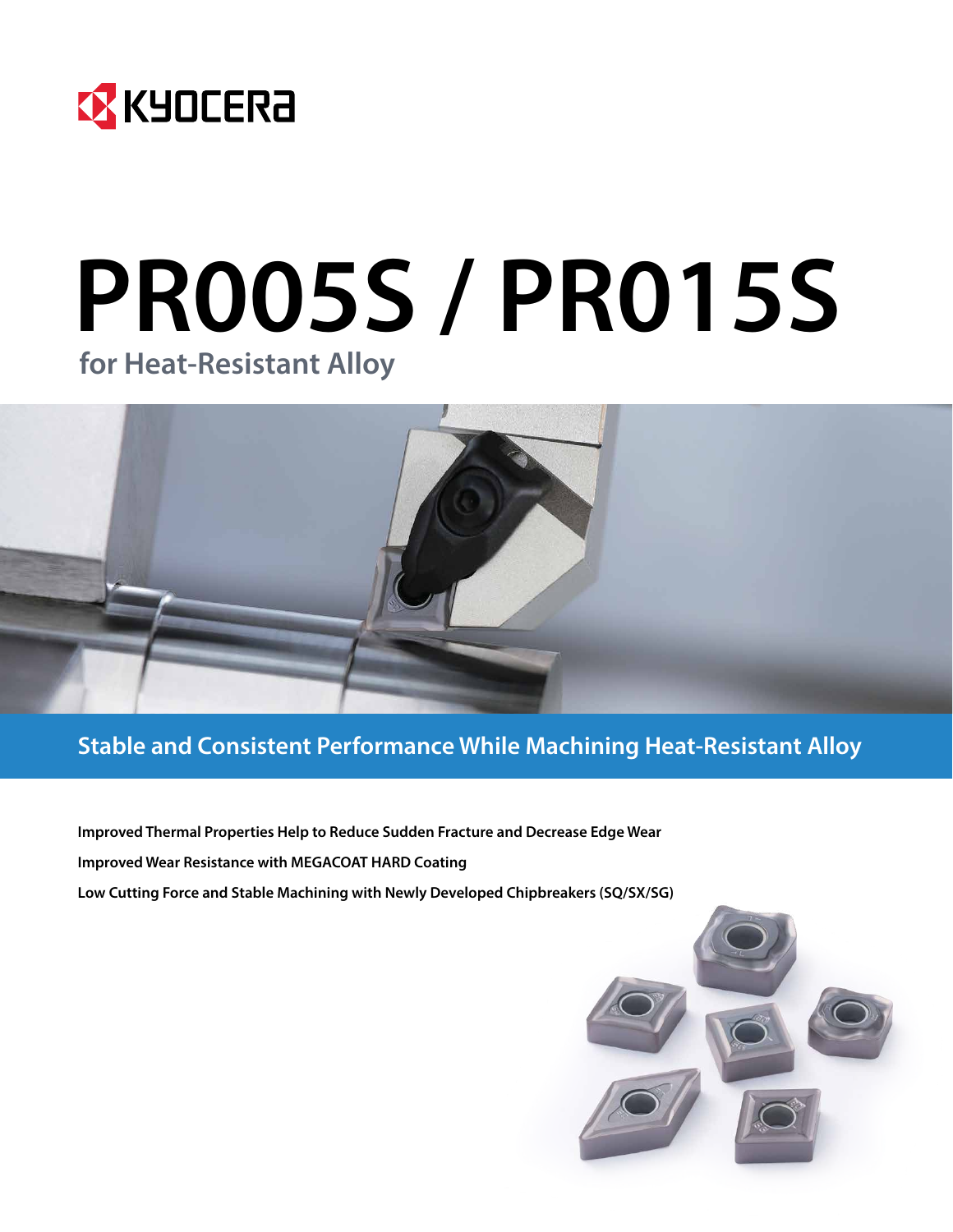# **PR005S / PR015S for Machining Heat-Resistant Alloy**



**Improved Thermal Properties Help to Reduce Sudden Fracture and Edge Wear**



# *1* **Newly Developed Substrate Helps to Reduce Sudden Fracture and Notch Wear**

**Improved thermal conductivity by optimum distribution of WC coarse grains**

**Resists heat concentration at the cutting edge to promote stable machining** 

Coarse-Grain WC

Micro-Grain WC





(Pattern Diagram)

**PR005S** Conventional Substrate "A"

**PR005S** : Hard, Wear-resistant Grade for High-speed Machining

**PR015S** : General Purpose Grade with Excellent Wear Resistance and Stability

Fracture Resistance Comparison (Internal Evaluation)



Cutting Conditions:  $Vc = 80$  sfm, D, O,  $C = 0.039$ ",  $f = 0.004$  ipr, Wet CNMG432 Type Workpiece: Nickel-based Superalloy Cylindrical Workpiece with 1 Flat Face



*2* **Improved Wear Resistance with MEGACOAT HARD Coating**



Excellent wear resistance with high-hardness resists boundary damage with improved thermal properties Wear Resistance Comparison (Internal Evaluation)



**Machining Time: 3.5 min PR005S** Competitor D could only reach 2.6 minutes.



Cutting Conditions:  $Vc = 200$  sfm, D.O.C. = 0.039",  $f = 0.008$  ipr, Wet, CNMG432 Type Workpiece: Nickel-based Superalloy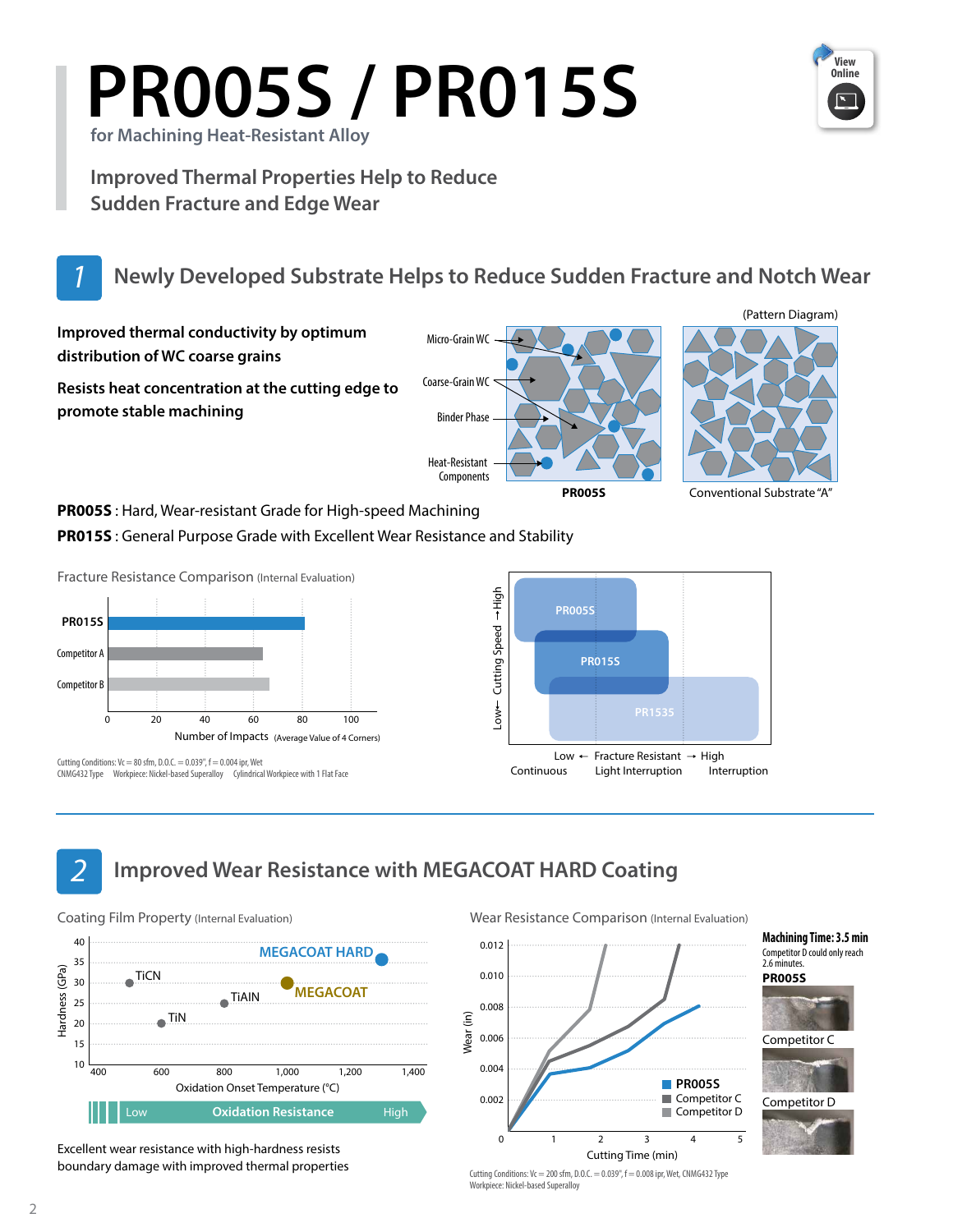# *3* **New Chipbreaker Designs Improve Machining Stability**

Inclined in (-) Direction

# **SQ** Chipbreaker for Finishing to Medium Machining<br> **Chipbreaker for Finishing to Medium Machining**

Extended Tool Life and Improved Efficiency for Medium-Finishing Applications in Heat-Resistant Alloys

**SQ Chipbreaker Benefits Reduced Temperature at the Cutting Edge** 

for Extended Tool Life and Efficiency Improvements

for Extended Tool Life **Reduces Burring** 

# **Slant Cutting Edge**

Effective for Burr Suppression and Reducing Notching

**Special Axial Face Design Decreases Cutting Edge Temperature**

Optimal Design Achieved with Simulation Technology

#### Simulation of Edge-Temperature Comparison (Internal Evaluation)



Cutting Conditions:  $Vc = 130$  sfm, D.O.C. = 0.039",  $f = 0.006$  ipr, CNMG432 Type, Dry Workpiece: Nickel-based Superalloy

The newly developed SQ chipbreaker reduces temperature at the cutting edge, thereby improving tool life and machining efficiency in semi-finishing applications. Applicable Chipbreaker Range *(D.O.C. Indicates Radial Depth of Cut per Side)*



300 **SQ Chipbreaker** Competitor E Competitor F Radial Force (N) Radial Force (N) 200 100

0 0.008 0.016 0.024 0.032 0.039 0.047 D.O.C. (in)

Cutting Force Comparison - Radial Force (Internal Evaluation) Wear Resistance Comparison (Internal Evaluation)



## Workpiece: Nickel-based Superalloy

#### **Machining Time: 5 min** Competitor F could only reach 3.6 minutes.

**SQ Chipbreaker (PR005S)**



Competitor E



Cutting Conditions:  $Vc = 130$  sfm,  $f = 0.006$  ipr. Wet, CNMG432 Type Workpiece: Nickel-based Superalloy

Cutting Conditions:  $Vc = 130, D.C. = 0.039$ ",  $f = 0.008$  ipr. Wet, CNMG432 Type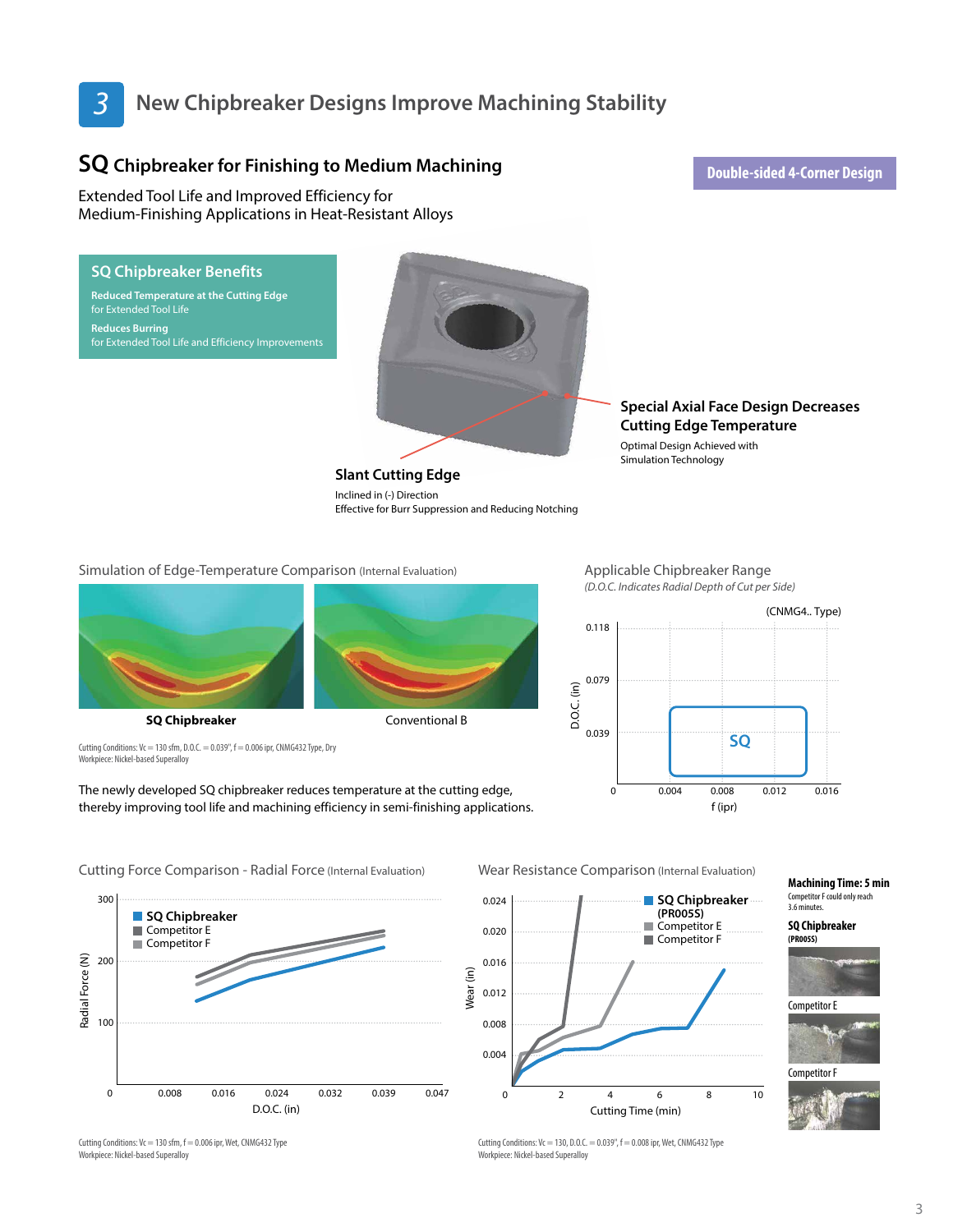# **SX** Chipbreaker for Roughing<br> **Single-sided 2-Corner Design**

Improved Efficiency for Roughing Applications in Heat-resistant Alloys



• Can be installed in standard Kyocera 80° (C type) toolholders by changing to corresponding SX shim • Single-sided, handed insert

Simulation of Edge-Temperature Comparison (Internal Evaluation)



Cutting Conditions:  $Vc = 130$  sfm, D.O.C. = 0.079",  $f = 0.010$  ipr, Dry CNMM43XL-SX, CNMG433 Type Workpiece: Nickel-based Superalloy



0.020

0.016

0.012

Wear (in)

0.008

0.004

Applicable Chipbreaker Range *(D.O.C. Indicates Radial Depth of Cut per Side)*



**SX Chipbreaker (PR015S) Competitor G** Competitor H

cutting edge and rake angle design





The SX Chipbreaker provides longer tool life and improved efficiency with its unique

Cutting Conditions:  $Vc = 130$  sfm, D.O.C. = 0.079",  $f = 0.010$  ipr, Wet CNMM43XL-SX, CNMG433 Type After Machining 9.4 min. Workpiece: Nickel-based Superalloy

Even in larger depths of cut, the SX chipbreaker is able to suppress burr build-up

Increased D.O.C capability and reduced notch wear combine to provide greater machining efficiency



0 5 10 15 20 Cutting Time (min)

**Machining Time: 5 min SX Chipbreaker**







Cutting Conditions:  $Vc = 130$  sfm, D.O.C. = 0.079",  $f = 0.010$  ipr, Wet CNMM43XL-SX, CNMG433 Type Workpiece: Nickel-based Superalloy

SX Chipbreaker and PR015S resist notching, thereby improving tool life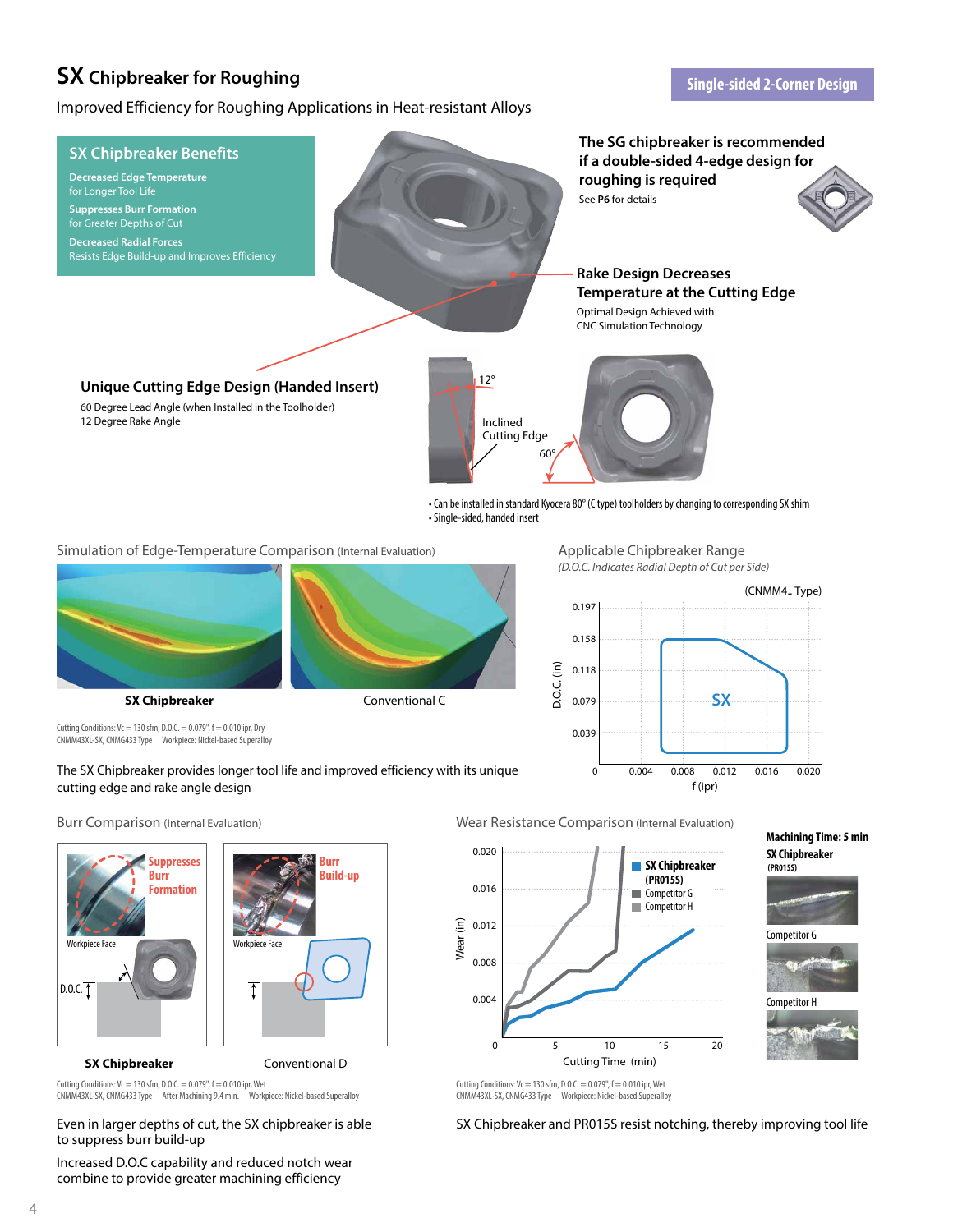#### **1. Cutting Edge Height**

The center of the cutting edge height of the nose is slanted by 60 degrees based on circled portions in image below



#### **2. Recommended D.O.C.**

Recommended depth of cut is no greater than the 60° lead angle; however, larger depths of cut are possible

| <b>Insert Part Number</b> | Recommended D.O.C.<br>External Turning (in) | Max. D.O.C.<br>Facing (in) |
|---------------------------|---------------------------------------------|----------------------------|
| CNMM43X \SL-SX            | $0.020 - 0.079 - 0.158$                     | 0.079                      |
| CNMM54X \& -SX            | $0.020 - 0.098 - 0.177$                     | 0.079                      |
| CNMM64X \S-SX             | $0.020 - 0.118 - 0.197$                     | 0.098                      |



#### **3. Applicable Toolholder**

The SX chipbreaker insert requires a different shim than standard inserts No additional toolholder modifications are necessary when using the applicable Kyocera holders

| <b>Insert Part Number</b> | Applicable Toolholder (Kyocera)                                                                                 | <b>Standard Shim</b> | <b>Shim for SX</b><br>Chipbreaker |
|---------------------------|-----------------------------------------------------------------------------------------------------------------|----------------------|-----------------------------------|
| CNMM43X <sup>R</sup> -SX  | DCLN \ 12-4B<br>DCLN % 16-4D<br>DCLN % 2020K-12<br>DCLN % 2525M-12                                              | $DC-44$              | <b>DC-44-C</b>                    |
|                           | <b>PCLN % 12-4B</b><br>PCLN % 16-4D<br>PCLN % 2020H-12<br>PCLN % 2020K-12<br>PCLN % 2525M-12<br>PCLN % 3225P-12 | $LC-42N$             | <b>LC-42N-C</b>                   |
| CNMM54X <sup>R</sup> L-SX | PCLN % 2525M-16<br>PCLN%3232P-16                                                                                | $LC-53N$             | $LC-53N-C$                        |
| CNMM64X <sup>R</sup> L-SX | PCLN % 3232P-19                                                                                                 | $LC-63$              | $LC-63-C$                         |

Letternal Union<br>Boring is Not Recommended

#### **4. Unmachined Portion Varies with Insert Size**

Unmachined portion is reflected below

| <b>Insert Part Number</b> |       | Amount Uncut (in) | (Right-handed) |
|---------------------------|-------|-------------------|----------------|
|                           | χ     |                   | ⊷              |
| CNMM43X \SL-SX            | 0.161 | 0.114             |                |
| CNMM54X \S-SX             | 0.189 | 0.130             |                |
| CNMM64X \S-SX             | 0.213 | 0.142             |                |

#### **5. Facing**

Facing is possible, but turning is recommended Cutting edge may drop below center in facing operations (Boss remains at the center of the workpiece)

| Insert Part Number | <b>Run-out Amount</b><br>when Facing (in) |
|--------------------|-------------------------------------------|
| CNMM43X \SL-SX     | 0.030                                     |
| CNMM54X \S-SX      | 0.033                                     |
| CNMM64X \S-SX      | 0.041                                     |

#### **The SX chipbreaker is designed for high efficiency roughing. It differs from standard inserts by the following**

Handed, single-sided, 2-corner insert

Requires a dedicated shim

Unmachined portion remains at corner (4. Unmachined portion varies with insert size)

Position of insert is below the center when facing (5. Facing)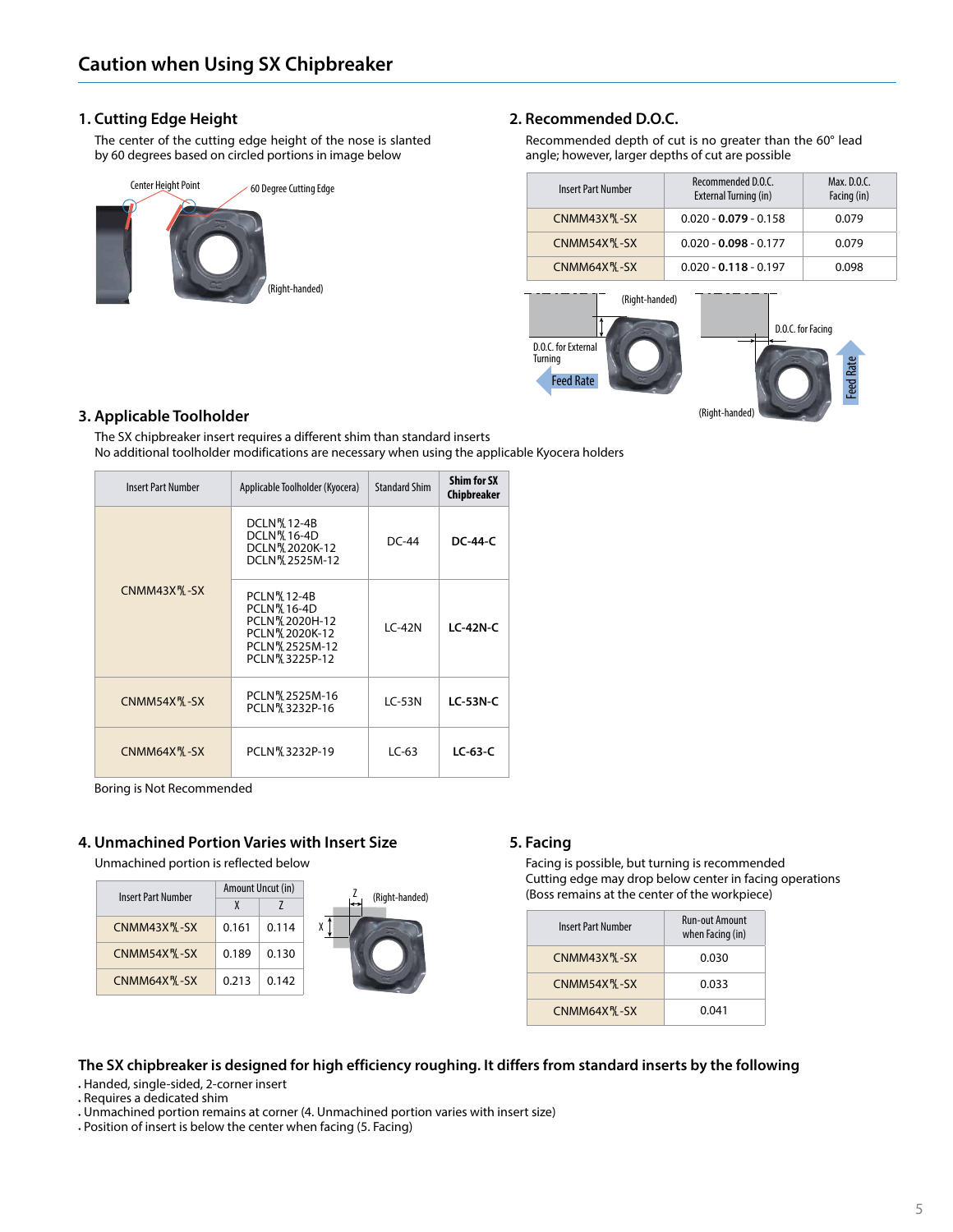# **SG** Chipbreaker for Roughing<br> **Company Constant Constant Constant Open Expansion of The Double-sided 4-Corner Design**

#### Improved Efficiency for Roughing Applications in Heat-resistant Alloys

## **SG Chipbreaker Benefits**

Well-balanced axial face shape for extended tool life Shallow bottom chipbreaker design for smooth chip control

#### Applicable Chipbreaker Range *(D.O.C. Indicates Radial Depth of Cut per Side)*





#### **Standard Chipbreaker**

Stable chip control during heavy machining applications

#### **Well-balanced Axial Face Shape**

High-strength land and low cutting

### **Applicable Chipbreaker Range** (D.O.C. Indicates Radial Depth of Cut per Side)



# **Recommended Cutting Conditions**

| Workpiece             | <b>Cutting Range</b> | Application  | Recommended | <b>Recommended Grade</b> | Min. - Recommendation - Max. |                         |                         |  |  |
|-----------------------|----------------------|--------------|-------------|--------------------------|------------------------------|-------------------------|-------------------------|--|--|
|                       |                      |              | Chipbreaker |                          | $Vc$ (sfm)                   | $D.O.C.$ (in)           | $f$ (ipr)               |  |  |
|                       | Finishing            | Continuous   | MQ          | <b>PR005S</b>            | $100 - 180 - 300$            | $0.008 - 0.012 - 0.039$ | $0.002 - 0.003 - 0.006$ |  |  |
|                       |                      | Interruption |             | <b>PR015S</b>            | $80 - 150 - 230$             | $0.008 - 0.020 - 0.039$ | $0.002 - 0.004 - 0.008$ |  |  |
|                       |                      | Continuous   | MU          | <b>PR005S</b>            | $100 - 180 - 300$            | $0.020 - 0.039 - 0.079$ | $0.004 - 0.006 - 0.012$ |  |  |
|                       |                      | Interruption |             | <b>PR015S</b>            | $80 - 150 - 230$             | $0.020 - 0.039 - 0.079$ | $0.004 - 0.006 - 0.012$ |  |  |
|                       | Medium               | Continuous   | <b>MS</b>   | <b>PR005S</b>            | $100 - 180 - 300$            | $0.020 - 0.039 - 0.079$ | $0.004 - 0.006 - 0.012$ |  |  |
| <b>Heat-Resistant</b> |                      | Interruption |             | <b>PR015S</b>            | $80 - 150 - 230$             | $0.020 - 0.039 - 0.079$ | $0.004 - 0.006 - 0.012$ |  |  |
| Alloys                |                      | Continuous   | SQ          | <b>PR005S</b>            | $100 - 180 - 300$            | $0.012 - 0.020 - 0.059$ | $0.004 - 0.007 - 0.014$ |  |  |
|                       |                      | Interruption |             | <b>PR015S</b>            | $80 - 150 - 230$             | $0.012 - 0.020 - 0.059$ | $0.004 - 0.007 - 0.014$ |  |  |
|                       | Roughing             | Continuous   | SG          | <b>PR005S</b>            | $100 - 180 - 300$            | $0.020 - 0.079 - 0.158$ | $0.004 - 0.012 - 0.016$ |  |  |
|                       |                      | Interruption |             | <b>PR015S</b>            | $80 - 150 - 230$             | $0.020 - 0.079 - 0.158$ | $0.004 - 0.012 - 0.016$ |  |  |
|                       |                      | Continuous   | <b>SX</b>   | <b>PR005S</b>            | $100 - 180 - 300$            | $0.020 - 0.079 - 0.158$ | $0.006 - 0.012 - 0.018$ |  |  |
|                       |                      | Interruption |             | <b>PR015S</b>            | $80 - 150 - 230$             | $0.020 - 0.079 - 0.158$ | $0.006 - 0.012 - 0.018$ |  |  |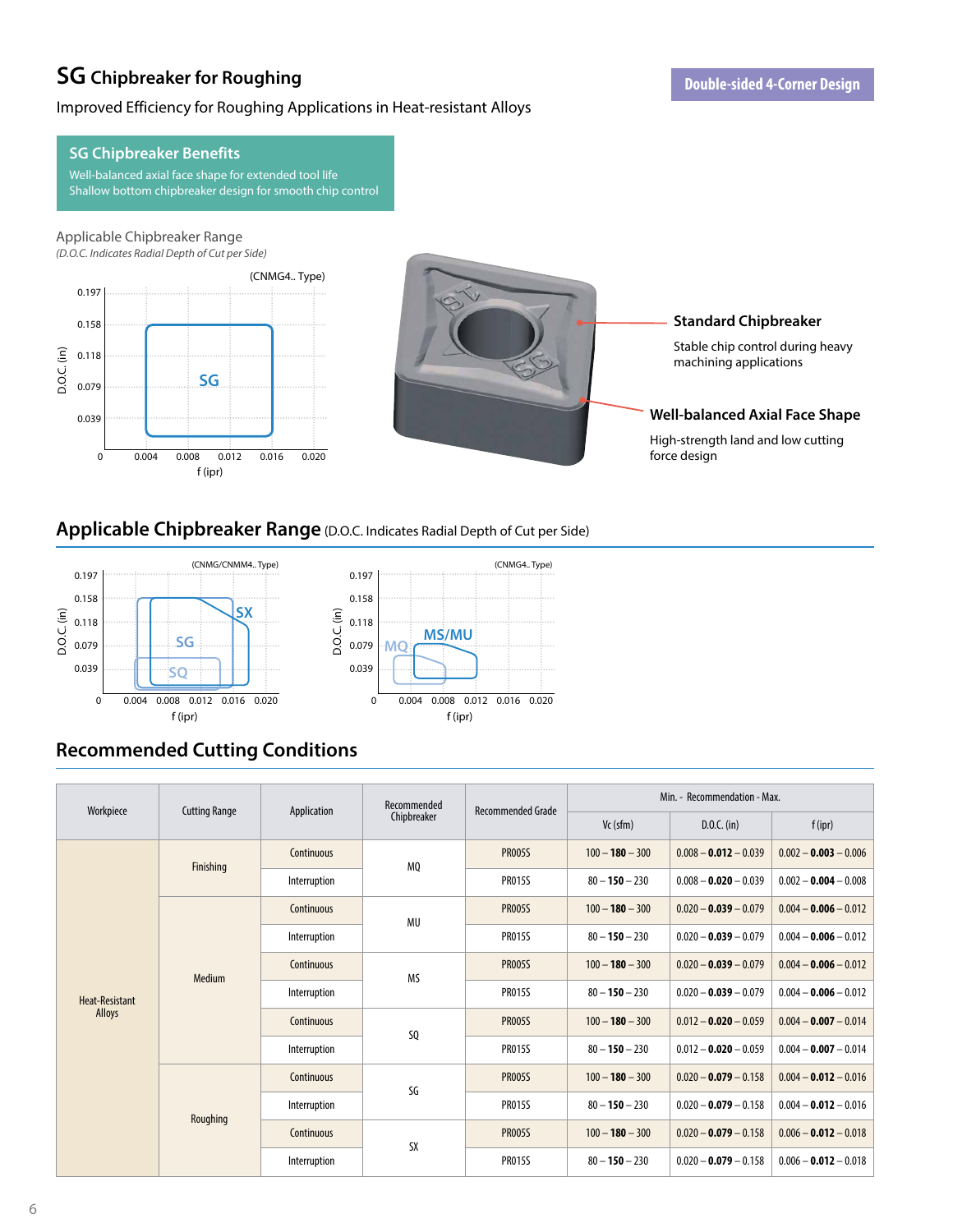# **Negative Inserts**

| Continuous / 1st Choice<br>● Light Interruption / 1st Choice |                                                 | Continuous / 1st Choice<br>S<br>S<br><b>Heat-Resistant Alloy</b><br><b>Heat-Resistant Alloy</b><br>$\bullet$<br>● Light Interruption / 1st Choice |                  |                                                   | c                      |                                                                            |                  |                              |     |                         |       |                      |                        |               |
|--------------------------------------------------------------|-------------------------------------------------|---------------------------------------------------------------------------------------------------------------------------------------------------|------------------|---------------------------------------------------|------------------------|----------------------------------------------------------------------------|------------------|------------------------------|-----|-------------------------|-------|----------------------|------------------------|---------------|
|                                                              |                                                 |                                                                                                                                                   |                  | <b>MEGACOAT</b><br>Dimensions (in)<br><b>HARD</b> |                        |                                                                            | Dimensions (in)  |                              |     | MEGACOAT<br><b>HARD</b> |       |                      |                        |               |
| <b>Shape</b>                                                 | <b>Part Number</b>                              | IC                                                                                                                                                | <b>Thickness</b> | Hole                                              | Corner-R<br>(RE)       | <b>PR015S</b><br><b>PR005S</b>                                             | <b>Shape</b>     | Part Number                  | IC  | <b>Thickness</b>        | Hole  | Corner-R<br>(RE)     | <b>PR005S</b>          | <b>PRO15S</b> |
|                                                              | <b>CNMG 431SQ</b><br>432SQ<br>433SQ             | 1/2                                                                                                                                               | 3/16             | 0.203                                             | 1/64<br>1/32<br>3/64   | $\bullet$<br>$\bullet$<br>$\bullet$<br>$\bullet$<br>$\bullet$<br>0         |                  | SNMG 431MQ                   | 1/2 | 3/16                    | 0.203 | 1/64                 |                        |               |
| Finishing-Medium                                             | <b>CNMG 543SQ</b><br>544SQ<br><b>CNMG 643SQ</b> | 5/8                                                                                                                                               | 1/4              | 0.250                                             | 3/64<br>1/16<br>3/64   | $\bullet$<br>$\bullet$<br>$\bullet$<br>$\bullet$<br>o                      | Finishing-Medium | 432MQ<br>SNMG 431MS          |     |                         |       | 1/32<br>1/64<br>1/32 |                        |               |
|                                                              | 644SQ<br>CNMG 431MQ                             | 3/4                                                                                                                                               | 1/4              | 0.313                                             | 1/16<br>1/64           |                                                                            | Medium-Roughing  | 432MS<br>433MS<br>434MS      | 1/2 | 3/16                    | 0.203 | 3/64<br>1/16         | $\bullet$              |               |
| Finishing-Medium                                             | 432MQ                                           | 1/2                                                                                                                                               | 3/16             | 0.203                                             | 1/32                   | œ                                                                          |                  | SNMG 643MU<br>644MU          | 3/4 | 1/4                     | 0.313 | 3/64<br>1/16         |                        |               |
|                                                              | CNMG 431MS                                      |                                                                                                                                                   |                  |                                                   | 1/64                   | $\bullet$                                                                  | Medium-Roughing  | <b>SNMG 432SG</b>            |     |                         |       | 1/32                 |                        |               |
|                                                              | 432MS<br>433MS                                  | 1/2                                                                                                                                               | 3/16             | 0.203                                             | 1/32<br>3/64           | $\bullet$<br>$\bullet$                                                     |                  | 433SG<br><b>SNMG 643SG</b>   | 1/2 | 3/16                    | 0.203 | 3/64<br>3/64         |                        |               |
| Medium-Roughing                                              | 434MS                                           |                                                                                                                                                   |                  |                                                   | 1/16                   | $\bullet$<br>0                                                             | Roughing         | 644SG                        | 3/4 | 1/4                     | 0.313 | 1/16                 |                        |               |
|                                                              | CNMG 431MU<br>432MU<br>433MU                    | 1/2                                                                                                                                               | 3/16             | 0.203                                             | 1/64<br>1/32<br>3/64   | $\bullet$<br>0<br>$\bullet$<br>$\bullet$<br>●                              | Finishing-Medium | <b>TNMG 331MQ</b><br>332MQ   | 3/8 | 3/16                    | 0.150 | 1/64<br>1/32         |                        |               |
| Medium-Roughing                                              | CNMG 542MU<br>543MU<br>544MU                    | 5/8                                                                                                                                               | 1/4              | 0.250                                             | 1/32<br>3/64<br>1/16   | $\bullet$<br>$\bullet$<br>$\bullet$<br>$\bullet$<br>e                      |                  | <b>TNMG 331MS</b><br>332MS   | 3/8 | 3/16                    | 0.150 | 1/64<br>1/32         |                        |               |
|                                                              | CNMG 643MU<br>644MU                             | 3/4                                                                                                                                               | 1/4              | 0.313                                             | 3/64<br>1/16           | $\bullet$<br>$\bullet$<br>$\bullet$<br>$\bullet$                           | Medium-Roughing  | 333MS                        |     |                         |       | 3/64                 |                        |               |
|                                                              | <b>CNMG 432SG</b><br>433SG<br><b>CNMG 543SG</b> | 1/2                                                                                                                                               | 3/16             | 0.203                                             | 1/32<br>3/64<br>3/64   | $\bullet$<br>$\bullet$                                                     |                  | TNMG 331MU                   | 3/8 | 3/16                    | 0.150 | 1/64                 |                        |               |
|                                                              | 544SG                                           | 5/8                                                                                                                                               | 1/4              | 0.250                                             | 1/16                   | $\bullet$<br>$\bullet$                                                     | Medium-Roughing  | 332MU<br><b>TNMG 332SG</b>   |     |                         |       | 1/32<br>1/32         |                        |               |
| Roughing                                                     | <b>CNMG 643SG</b><br>644SG                      | 3/4                                                                                                                                               | 1/4              | 0.313                                             | 3/64<br>1/16           | $\bullet$<br>●<br>$\bullet$                                                |                  | 333SG<br><b>TNMG 432SG</b>   | 3/8 | 3/16                    | 0.150 | 3/64<br>1/32         |                        |               |
|                                                              | CNMM 43X 12-SX*                                 | 1/2                                                                                                                                               | 0.174            | 0.203                                             | $\qquad \qquad -$      |                                                                            | Roughing         | 433SG                        | 1/2 | 3/16                    | 0.203 | 3/64                 |                        |               |
|                                                              | <b>CNMM 54X 16-SX*</b>                          | 5/8                                                                                                                                               | 0.235            | 0.250                                             | $\qquad \qquad -$      |                                                                            |                  | VNMG 331MQ<br>332MQ          | 3/8 | 3/16                    | 0.150 | 1/64<br>1/32         |                        |               |
| Roughing                                                     | CNMM 64X \' - SX*<br><b>DNMG 431SQ</b>          | 3/4                                                                                                                                               | 0.233            | 0.313                                             | $\overline{a}$<br>1/64 |                                                                            | Finishing-Medium | VNMG 331MS<br>332MS          | 3/8 | 3/16                    | 0.150 | 1/64<br>1/32         |                        | $\bullet$     |
|                                                              | 432SQ<br>433SQ<br>DNMG 441SQ                    | 1/2                                                                                                                                               | 3/16             | 0.203                                             | 1/32<br>3/64<br>1/64   | $\bullet$<br>$\bullet$<br>$\bullet$<br>$\bullet$<br>$\bullet$              | Medium-Roughing  | 333MS<br>VNMG 331MU          |     |                         |       | 3/64<br>1/64         |                        |               |
| Finishing-Medium                                             | 442SQ<br>443SQ                                  | 1/2                                                                                                                                               | 1/4              | 0.203                                             | 1/32<br>3/64           | $\bullet$<br>$\bullet$<br>$\bullet$                                        | Medium-Roughing  | 332MU                        | 3/8 | 3/16                    | 0.150 | 1/32                 |                        |               |
|                                                              | DNMG 431MQ<br>432MQ                             | 1/2                                                                                                                                               | 3/16             | 0.203                                             | 1/64<br>1/32           | $\bullet$<br>$\bullet$<br>$\bullet$<br>$\bullet$                           | EO E<br>Roughing | <b>VNMG 331SG</b><br>332SG   | 3/8 | 3/16                    | 0.150 | 1/64<br>1/32         |                        |               |
| Finishing-Medium                                             | DNMG 441MQ<br>442MQ<br>DNMG 431MS               | 1/2                                                                                                                                               | 1/4              | 0.203                                             | 1/64<br>1/32<br>1/64   | $\bullet$<br>$\bullet$<br>$\bullet$<br>$\bullet$                           |                  | WNMG 431MQ                   | 1/2 | 3/16                    | 0.203 | 1/64                 |                        |               |
|                                                              | 432MS<br>433MS                                  | 1/2                                                                                                                                               | 3/16             | 0.203                                             | 1/32<br>3/64           | $\bullet$<br>$\bullet$<br>$\bullet$<br>●                                   | Finishing-Medium | 432MQ                        |     |                         |       | 1/32                 |                        |               |
| Medium-Roughing                                              | DNMG 441MS<br>442MS<br>443MS                    | 1/2                                                                                                                                               | 1/4              | 0.203                                             | 1/64<br>1/32<br>3/64   | $\bullet$<br>$\bullet$<br>$\bullet$<br>$\bullet$<br>$\bullet$<br>$\bullet$ |                  | WNMG 431MS<br>432MS<br>433MS | 1/2 | 3/16                    | 0.203 | 1/64<br>1/32<br>3/64 | $\bullet$<br>$\bullet$ |               |
|                                                              | DNMG 431MU<br>432MU                             | 1/2                                                                                                                                               | 3/16             | 0.203                                             | 1/64<br>1/32           | $\bullet$<br>$\bullet$                                                     | Medium-Roughing  | WNMG 431MU                   | 1/2 | 3/16                    | 0.203 | 1/64                 | $\bullet$              |               |
| Medium-Roughing                                              | DNMG 441MU<br>442MU                             | 1/2                                                                                                                                               | 1/4              | 0.203                                             | 1/64<br>1/32           | $\bullet$<br>$\bullet$<br>$\bullet$<br>$\bullet$                           | Medium-Roughing  | 432MU                        |     |                         |       | 1/32                 |                        |               |
|                                                              | <b>DNMG 432SG</b>                               | 1/2                                                                                                                                               | 3/16             | 0.203                                             | 1/32                   |                                                                            |                  | <b>WNMG 432SG</b>            | 1/2 | 3/16                    | 0.203 | 1/32                 |                        |               |
| Roughing                                                     | 433SG                                           |                                                                                                                                                   |                  |                                                   | 3/64                   |                                                                            | Roughing         | 433SG                        |     |                         |       | 3/64                 |                        |               |

\*CNMM…X§-SX inserts are single-sided with 2 cutting edges.

**\*CNMM…X§-SX inserts require a different shim sold seperately. See page � 5 for applicable shim for SX chipbreaker inserts. Inserts sold in 10 piece boxes**

Þ : Standard Stock